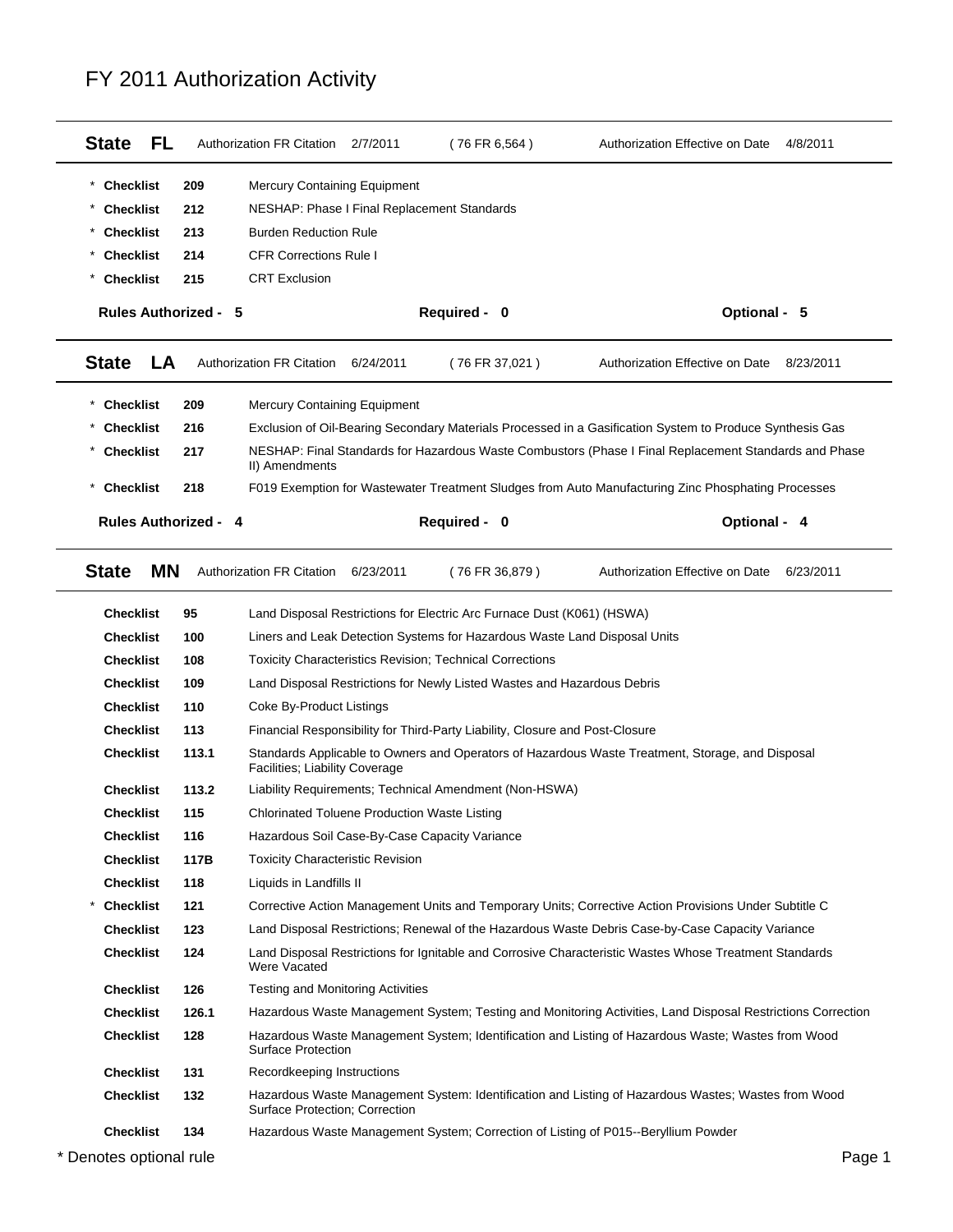|          | <b>Checklist</b> | 136   | Standards for the Management of Specific Hazardous Wastes; Amendment to Subpart C--Recyclable Materials<br>Used in a Manner Constituting Disposal; Final Rule                                                                                |
|----------|------------------|-------|----------------------------------------------------------------------------------------------------------------------------------------------------------------------------------------------------------------------------------------------|
|          | <b>Checklist</b> | 137   | Land Disposal Restrictions Phase II--Universal Treatment Standards, and Treatment Standards for Organic<br><b>Toxicity Characteristic Wastes and Newly Listed Waste</b>                                                                      |
|          | <b>Checklist</b> | 137.1 | Technical Amendment to the Universal Treatment Standards and Treatment Standards for Organic Toxicity<br>Characteristic Wastes and Newly Listed Waste                                                                                        |
|          | * Checklist      | 142A  | Universal Waste Rule (Hazardous Waste Management System; Modification of the Hazardous Waste Recycling<br>Regulatory Program); Final Rule                                                                                                    |
|          | * Checklist      | 142B  | Universal Waste Rule (Hazardous Waste Management System; Modification of the Hazardous Waste Recycling<br>Regulatory Program); Final Rule                                                                                                    |
|          | * Checklist      | 142C  | Universal Waste Rule (Hazardous Waste Management System; Modification of the Hazardous Waste Recycling<br>Regulatory Program); Final Rule                                                                                                    |
|          | * Checklist      | 142D  | Universal Waste Rule (Hazardous Waste Management System; Modification of the Hazardous Waste Recycling<br>Regulatory Program); Final Rule                                                                                                    |
| $^\star$ | <b>Checklist</b> | 142E  | Universal Waste Rule (Hazardous Waste Management System; Modification of the Hazardous Waste Recycling<br>Regulatory Program); Final Rule                                                                                                    |
|          | <b>Checklist</b> | 151   | Land Disposal Restrictions Phase III--Decharacterized Wastewaters, Carbamate Wastes, and Spent Potliners                                                                                                                                     |
|          | <b>Checklist</b> | 151.1 | Land Disposal Restrictions Phase III--Decharacterized Wastewaters, Carbamate Wastes, and Spent Potliners                                                                                                                                     |
|          | <b>Checklist</b> | 151.2 | Land Disposal Restrictions Phase III--Decharacterized Wastewaters, Carbamate Wastes, and Spent Potliners                                                                                                                                     |
|          | <b>Checklist</b> | 151.3 | Land Disposal Restrictions Phase III--Decharacterized Wastewaters, Carbamate Wastes, and Spent Potliners -<br><b>Technical Correction</b>                                                                                                    |
|          | <b>Checklist</b> | 151.4 | Land Disposal Restrictions Phase III--Decharacterized Wastewaters, Carbamate Wastes, and Spent Potliners                                                                                                                                     |
|          | <b>Checklist</b> | 151.5 | Emergency Revision of the Land Disposal Restrictions (LDR) Phase III Treatment Standards for Listed<br>Hazardous Wastes From Carbamate Production                                                                                            |
|          | <b>Checklist</b> | 151.6 | Land Disposal Restrictions: Correction of Tables; Treatment Standards for Hazardous Wastes and Universal<br><b>Treatment Standards</b>                                                                                                       |
|          | <b>Checklist</b> | 152   | Imports and Exports of Hazardous Waste: Implementation of OECD Council Decision                                                                                                                                                              |
|          | <b>Checklist</b> | 153   | Criteria for Classification of Solid Waste Disposal Facilities and Practices; Identification and Listing of<br>Hazardous Waste; Requirements for Authorization of State Hazardous Waste Programs                                             |
|          | <b>Checklist</b> | 154   | Hazardous Waste Treatment, Storage, and Disposal Facilities and Hazardous Waste Generators; Organic Air<br>Emission Standards for Tanks, Surface Impoundments, and Containers                                                                |
|          | <b>Checklist</b> | 154.1 | Hazardous Waste Treatment, Storage, and Disposal Facilities and Hazardous Waste Generators; Organic Air<br>Emission Standards for Tanks, Surface Impoundments, and Containers                                                                |
|          | <b>Checklist</b> | 154.2 | Hazardous Waste Treatment, Storage, and Disposal Facilities and Hazardous Waste Generators; Organic Air<br>Emission Standards for Tanks, Surface Impoundments, and Containers                                                                |
|          | <b>Checklist</b> | 154.3 | Hazardous Waste Treatment, Storage, and Disposal Facilities and Hazardous Waste Generators; Organic Air<br>Emission Standards for Tanks, Surface Impoundments, and Containers                                                                |
|          | <b>Checklist</b> | 154.4 | Hazardous Waste Treatment, Storage, and Disposal Facilities and Hazardous Waste Generators; Organic Air<br>Emission Standards for Tanks, Surface Impoundments, and Containers                                                                |
|          | <b>Checklist</b> | 154.5 | Hazardous Waste Treatment, Storage, and Disposal Facilities and Hazardous Waste Generators; Organic Air<br>Emission Standards for Tanks, Surface Impoundments, and Containers                                                                |
|          | <b>Checklist</b> | 154.6 | Hazardous Waste Treatment, Storage, and Disposal Facilities and Hazardous Waste Generators; Organic Air<br>Emission Standards for Tanks, Surface Impoundments, and Containers                                                                |
|          | <b>Checklist</b> | 155   | Land Disposal Restrictions Phase III - Emergency Extension of the K088 Capacity Variance                                                                                                                                                     |
|          | Checklist        | 157   | Land Disposal Restrictions - Phase IV: Treatment Standards for Wood Preserving Wastes, Paperwork<br>Reduction and Streamlining, Exemptions From RCRA for Certain Processed Materials; and Miscellaneous<br><b>Hazardous Waste Provisions</b> |
|          | <b>Checklist</b> | 159   | Hazardous Waste Management System; Carbamate Production, Identification and Listing of Hazardous Waste;<br><b>Land Disposal Restrictions</b>                                                                                                 |
|          | <b>Checklist</b> | 160   | Land Disposal Restrictions Phase III -- Emergency Extension of the K088 National Capacity Variance                                                                                                                                           |
|          | <b>Checklist</b> | 161   | Second Emergency Revision of the Land Disposal Restrictions (LDR) Treatment Standards for Listed<br>Hazardous Wastes From Carbamate Production                                                                                               |
|          | <b>Checklist</b> | 162   | Clarification of Standards for Hazardous Waste LDR Treatment Variances                                                                                                                                                                       |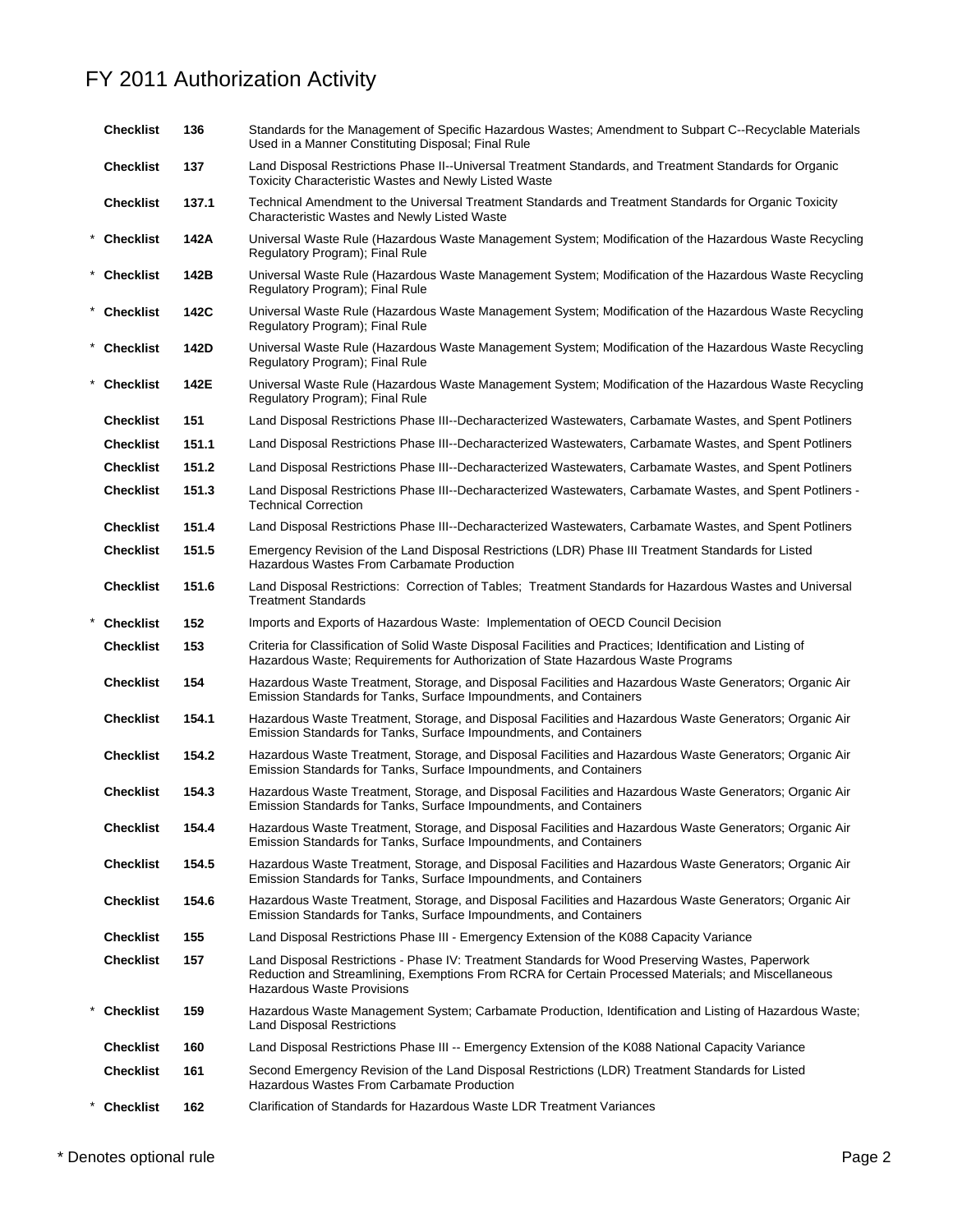| <b>NC</b>             |        |                                                                                                                                                                                                                                                                |               |
|-----------------------|--------|----------------------------------------------------------------------------------------------------------------------------------------------------------------------------------------------------------------------------------------------------------------|---------------|
| Rules Authorized - 83 |        | Required - 58                                                                                                                                                                                                                                                  | Optional - 25 |
| <b>Checklist</b>      | 218    | F019 Exemption for Wastewater Treatment Sludges from Auto Manufacturing Zinc Phosphating Processes                                                                                                                                                             |               |
| <b>Checklist</b>      | 201    | Land Disposal Restrictions: Treatment Variance for Radioactively Contaminated Batteries                                                                                                                                                                        |               |
| <b>Checklist</b>      | 199    | Vacatur of Mineral Processing Spent Materials Being Reclaimed as Solid Wastes and TCLP Use with MGP<br>Waste                                                                                                                                                   |               |
| <b>Checklist</b>      | 196    | <b>CAMU Amendments</b>                                                                                                                                                                                                                                         |               |
| <b>Checklist</b>      | 194    | Correction to the Hazardous Waste Identification Rule (HWIR): Revisions to the Mixture and Derived-From Rules                                                                                                                                                  |               |
| <b>Checklist</b>      | 192B   | Land Disposal Restricitons Correction                                                                                                                                                                                                                          |               |
| <b>Checklist</b>      | 192A   | Mixture and Derived-From Rules Revisions                                                                                                                                                                                                                       |               |
| <b>Checklist</b>      | 190    | Deferral of Phase IV Standards for PCBs as a Constituent Subject to Treatment in Soil                                                                                                                                                                          |               |
| <b>Checklist</b>      | 189    | Hazardous Waste Management System; Identification and Listing of Hazardous Waste; Chlorinated Aliphatics<br>Production Wastes; Land Disposal Restrictions for Newly Identified Wastes; and CERCLA Hazardous<br>Substance Designation and Reportable Quantities |               |
| <b>Checklist</b>      | 187    | Organobromine Production Waste and Petroleum Refining Process Waste: Technical Correction                                                                                                                                                                      |               |
| <b>Checklist</b>      | 185    | Organobromine Production Wastes                                                                                                                                                                                                                                |               |
| <b>Checklist</b>      | 183    | Land Disposal Restrictions; Wood Preserving Wastes, Metal Wastes, Zinc Micronutrients Fertilizer, etc.                                                                                                                                                         |               |
|                       |        | (not optional for States already regulating HW lamps, but whose regulations are less stringent than this rule)                                                                                                                                                 |               |
| <b>Checklist</b>      | 181    | Universal Waste Rule                                                                                                                                                                                                                                           |               |
| <b>Checklist</b>      | 179    | Land Disposal Restrictions Phase IV -- Technical Corrections and Clarifications to Treatment Standards                                                                                                                                                         |               |
| <b>Checklist</b>      | 177    | Organic Air Emission Standards                                                                                                                                                                                                                                 |               |
| <b>Checklist</b>      | 176    | Universal Waste Rule; Technical Amendment<br>(Conditionally Optional)                                                                                                                                                                                          |               |
| <b>Checklist</b>      | 175    | Hazardous Remediation Waste Management Requirements (HWIR-Media)                                                                                                                                                                                               |               |
| <b>Checklist</b>      | 174    | Standards Applicable to Owners and Operators of Closed/Closing Facilities                                                                                                                                                                                      |               |
| <b>Checklist</b>      | 173    | Land Disposal Restrictions Treatment Standards (Spent Potliners)                                                                                                                                                                                               |               |
| Checklist             | 172    | <b>Emergency Revisions of LDR Treatment Standards</b>                                                                                                                                                                                                          |               |
| <b>Checklist</b>      | 171    | <b>Emergency Revisions of LDR Treatment Standards</b>                                                                                                                                                                                                          |               |
| <b>Checklist</b>      | 170    | Land Disposal Restrictions - Phase IV                                                                                                                                                                                                                          |               |
| <b>Checklist</b>      | 169    | <b>Petroleum Refining Process</b>                                                                                                                                                                                                                              |               |
| * Checklist           | 168    | Hazardous Waste Combustors Revised Standards                                                                                                                                                                                                                   |               |
| <b>Checklist</b>      | 167F   | Exclusion of Recycled Wood Preserving Wastewaters                                                                                                                                                                                                              |               |
| <b>Checklist</b>      | 167E   | <b>Bevill Exclusion Revisions and Clarification</b>                                                                                                                                                                                                            |               |
| * Checklist           | 167D   | Mineral Processing Secondary Materials Exclusion                                                                                                                                                                                                               |               |
| <b>Checklist</b>      | 167C.1 | Land Disposal Restrictions Phase IV - Corrections                                                                                                                                                                                                              |               |
| <b>Checklist</b>      | 167C   | Land Disposal Restrictions Phase IV - Corrections                                                                                                                                                                                                              |               |
| <b>Checklist</b>      | 167B   | Land Disposal Restrictions Phase IV - Hazardous Soils Treatment Standards and Exclusions                                                                                                                                                                       |               |
| <b>Checklist</b>      | 167A   | Amendment<br>Land Disposal Restrictions Phase IV - Treatment Standards for Metal Wastes and Mineral Processing Wastes                                                                                                                                          |               |
| <b>Checklist</b>      | 163    | Organic Air Emission Standards for Tanks, Surface Impoundments, and Containers; Clarification and Technical                                                                                                                                                    |               |

| <b>Checklist</b> | 206 | Non-wastewaters from Dyes and Pigments |
|------------------|-----|----------------------------------------|
| <b>Checklist</b> | 207 | Uniform Hazardous Waste Manifest       |